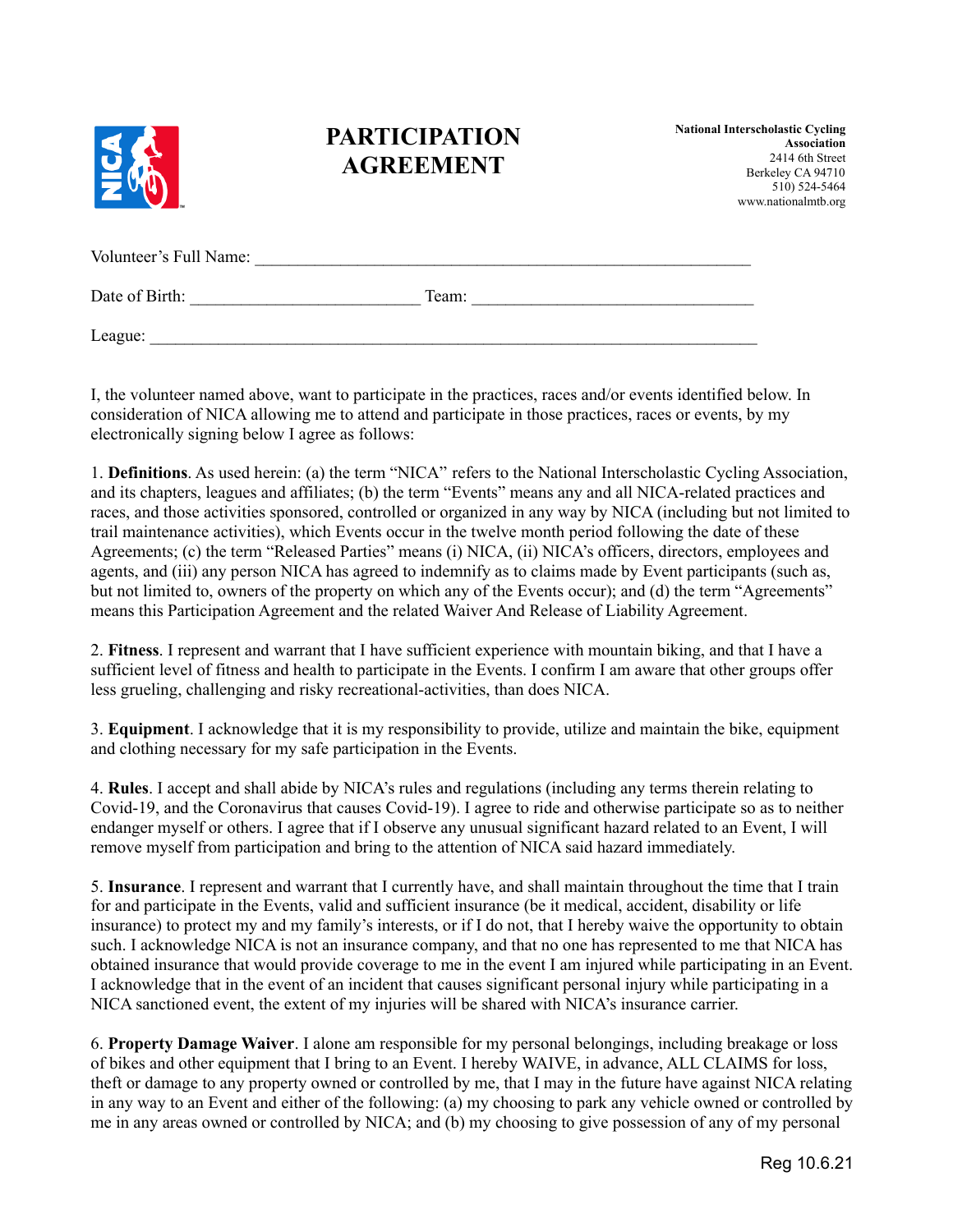belongings to any agent or volunteer of NICA. This waiver, release and discharge of property damage claims includes, but is not limited to, claims arising out of the NEGLIGENCE of the Released Parties.

7. **Indemnification**. I agree to be responsible for bearing any and all costs, expenses and damages sustained by me (or those who depend upon me, or who are responsible for me) that arise out of or related to any claim released by the Agreements. As such, I hereby agree to HOLD HARMLESS, DEFEND and INDEMNIFY the Released Parties (that is, defend and pay any judgments or costs, including investigation costs and attorneys' fees) from any and all claims of mine—and of any spouse, parent, guardian, child, heir, representative or assign of mine—arising from loss or damages (be it property or personal-injury related) due to my attendance at or participation in an Event.

8. **Choices**. I enter into these Agreements by my own free will, and acknowledge that I have choices relating to participating or not participating in the Events. I acknowledge that if I do not want to accept the terms offered in these Agreements, I can choose to forgo participating in the Events, and choose to participate in other mountain bike race events, or forgo completely participating in such events.

9. **Binding Effect**. I intend these Agreements to be binding upon me, and any parent, spouse, guardian, heir, executor, assigns or successor of mine (collectively, "Successors"). To the extent I have the authority to waive or release any claim that may in the future belong to any Successor arising out of or relating to my participation in or attendance at the Events, I hereby, by these Agreements, waive and release such claims.

10. **Truth**. I represent and warrant that: (a) I have read this Participation Agreement; (b) I shall read all agreements that are part of the NICA registration process; (c) I will not consent to any of these Agreements unless I understand them; and (d) the information I provide in the Agreements and as part of the registration process for the Events is true.

11. **Severability**. These Agreements are intended to be as broad and inclusive as permitted by applicable law, and if any portion of these Agreements are held invalid or void, I agree that the balance shall, notwithstanding, continue in full legal force and effect.

12. **Entire Agreement**. As to any claim arising out of or related to my attendance or participation in the Events, these Agreements collectively: (a) supersede any previous oral or written promises or agreements; and (b) are not the result of or modified by any oral representations or statements of any agent or employee of NICA. These Agreements contain the only agreements between the parties regarding the topics covered in these Agreements, and may only be modified or terminated in a writing signed by myself and NICA

## **PLEASE READ ALL OF THE ABOVE, BEFORE SIGNING BELOW**

Coach or Volunteer's Signature Printed First and Last Name Date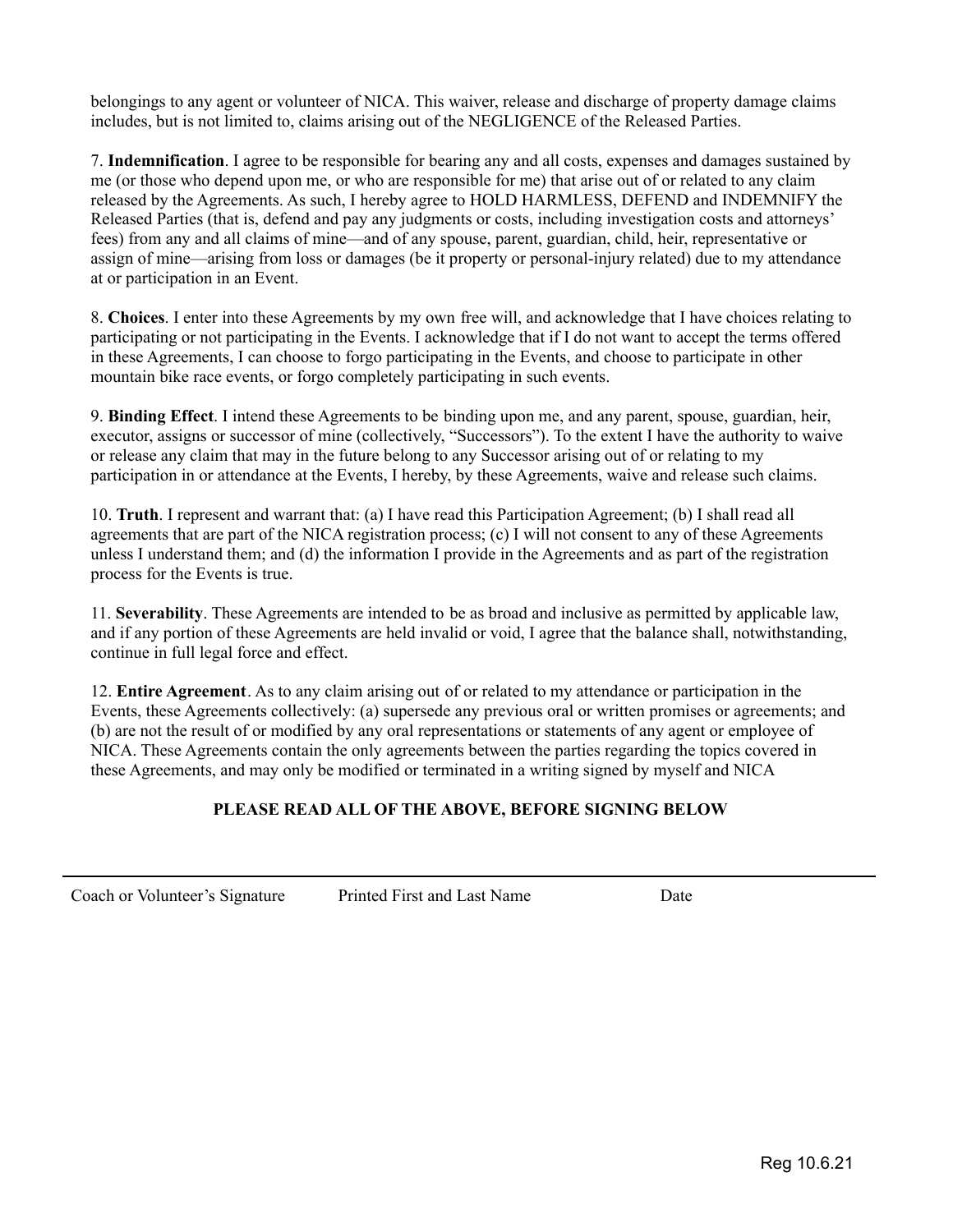

## **WAIVER & RELEASE OF LIABILITY AGREEMENT**

| Volunteer's Full Name: |       |  |
|------------------------|-------|--|
| Date of Birth:         | Team: |  |

 $\text{League:}$ 

I, the volunteer named above, want to participate in the practices, races and/or events identified below. In consideration of NICA allowing me to attend and participate in those practices, races or events, I agree as follows:

1. **Definitions**. As used herein: (a) the term "NICA" refers to the National Interscholastic Cycling Association, and its chapters, leagues and affiliates; (b) the term "Events" means any and all NICA-related or League-related practices and races, and those activities sponsored, controlled or organized in any way in any way by NICA (including but not limited to trail maintenance activities), which Events occur in the twelve month period following the date of these Agreements; and (c) the term "Released Parties" means (i) NICA, (ii) NICA's officers, directors, employees and agents, and (iii) any person NICA has agreed to indemnify as to claims made by Event participants (such as, but not limited to, owners of the property on which any of the Events occur).

2. **My Knowledge of the Risks of Mountain Biking and Trail Maintenance**. Mountain biking is an action sport, enjoyed by millions of people worldwide. It offers participants exercise, and an opportunity to develop skill, strength and endurance, and to test one's abilities against others and nature. While the organizers of the Events understand that the sport of mountain biking involves risks, they also know that physical activity is important to physical and mental health, and that a lack of physical activity and sedentary lifestyles overall are major risk factors for many serious health conditions, and decreased life expectancy. Mountain bike trail maintenance can also build skills, provide physical exercise, and provide the satisfaction of creating a recreational space for others. Mountain bike racing attracts participants because of the elements of fun, skill and physical and mental challenges resulting, in part, from the risk and danger involved. Bike racing should always be done on a course designated for such racing, rather than on open streets, off designated trails, or in other unsuitable areas. The organizers of the Events are endeavoring to provide a place for mountain bike training, practicing and racing, but want you to understand that that while some of the unwanted risks of mountain biking can be eliminated, the very nature of mountain biking makes it impossible, and undesirable, to eliminate all of the risks involved – thus injuries can and do result from such risks of participation. Likewise, while some of the unwanted risks of mountain bike trail construction and trail maintenance (collectively "trail maintenance") can be eliminated, the very nature of trail maintenance (taking place in nature, on uneven surfaces, and around sharp tools or other tools that can cause injury), makes it impossible, and undesirable, to eliminate all of the risks involved. Thus, injuries can and do result from such inherent risks of trail maintenance. The organizers of the Events want you to understand that MOUNTAIN BIKING and TRAIL MAINTENANCE ARE ACTIVITIES THAT INVOLVE A LEVEL OF DANGER AND THAT INJURIES CAN AND DO OCCUR.. I acknowledge that I know that given the nature of the sport and these activities, mountain biking and trail maintenance are activities that carry with them significant risk of serious personal injury. I know there are natural, man-made, mechanical and environmental conditions and risks that independently or in combination can result in participants in the Events sustaining injury (including permanent disability, mental-injury, or paralysis), or in rare situations, sustaining injuries that result in death. I acknowledge that I have taken advantage of the opportunity to learn about the risks associated with mountain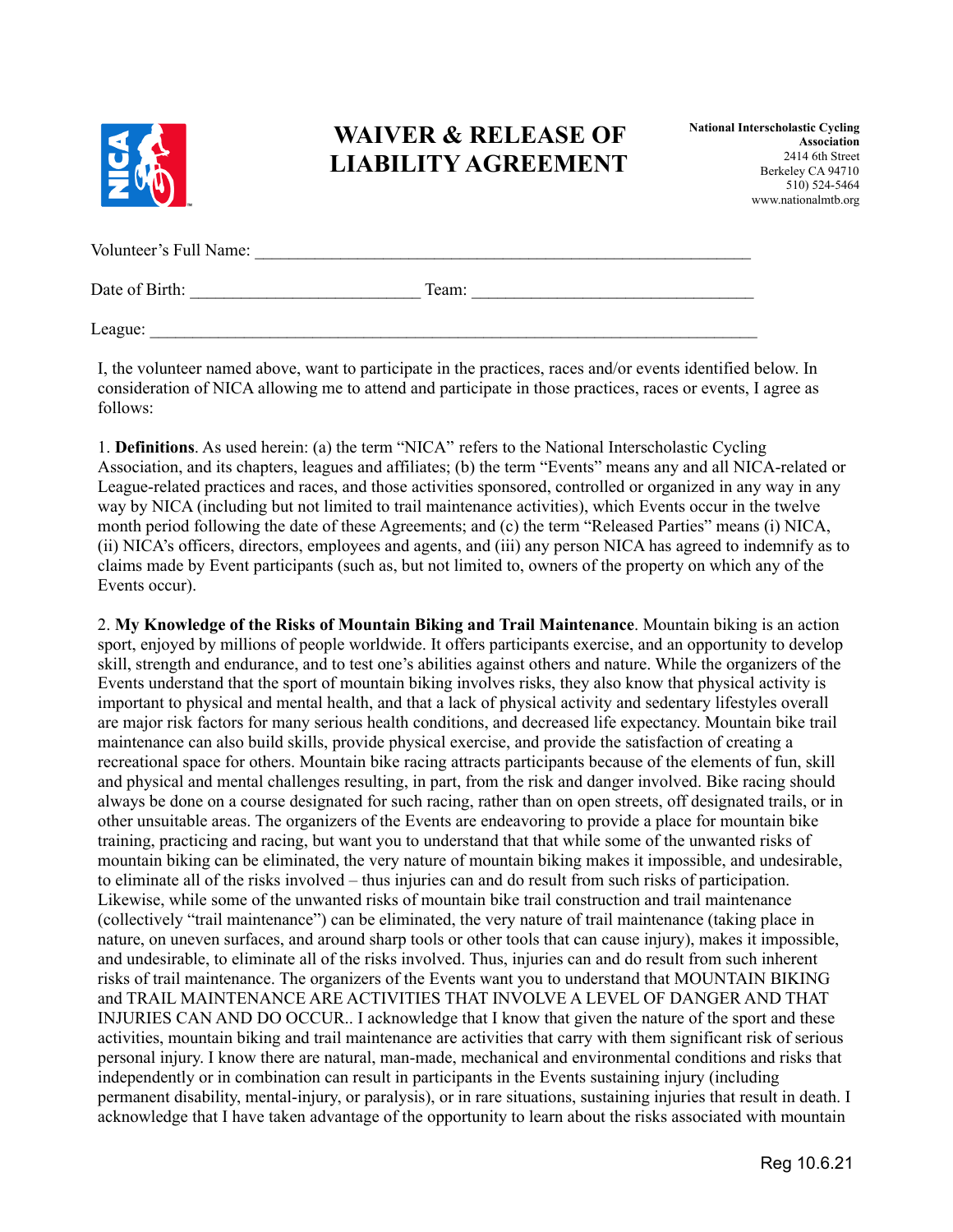biking and the Events (see, for example, the "Mountain Biking Risks" page at www.nationalmtb.org), or that I hereby voluntarily forgo that opportunity. I have either familiarized myself with the locations at which Events will be held generally, and the race courses specifically, or hereby voluntarily forgo that opportunity. Before participating in any of the races included in the Events, I will inspect the course, and will not participate in the race, if I believe the course is unsafe, or beyond my abilities, and I will inform the race director of that decision, and my reasons for that decision, prior to the race.

3. **My Knowledge of Covid-19 Risks**. Coronavirus disease 2019 ("Covid-19") is an infectious disease caused by severe acute respiratory syndrome coronavirus 2 (the "Coronavirus"). Since it was first identified in December 2019, it has spread globally, resulting in an ongoing worldwide pandemic. As of May 2020, more than five million cases have been reported worldwide, resulting in more than 325,000 deaths. Coronavirus is highly infectious, and can spread from person to person. Additional information regarding Covid-19 can be obtained at the websites of the U.S. Center for Disease Control, or the World Health Organization. Participation in team sports (including mountain biking), carries the risk that participants will be exposed to the Coronavirus, which can result in the exposed person developing Covid-19. Persons who develop Covid-19 can have a mild case and completely recover, or they can become seriously ill, develop a permanent disability, or even in some cases die. The organizers of the Events want you to understand that due to the Covid-19 pandemic, participation in the Events involves SOME LEVEL OF DANGER, AND SOME LEVEL OF RISK OF EXPOSURE TO THE CORONAVIRUS. The organizers of the Events understand that while there are risks associated with Covid-19, there are also counter-balancing risks associated with social isolation, and lack of physical activity and/or sedentary lifestyles. The organizers are endeavoring to provide opportunities for mountain bike training, practicing and racing, but want you to understand that that while some of the risks associated with the Coronavirus and Covid-19 can be lessened, the very nature of the team sport of mountain biking, and the very nature of the Events, make it impossible to eliminate all of the Covid-19 risks involved. Thus, if you choose to participate in the Events, there is no guarantee that your doing so will not result in your being exposed to the Coronavirus. As such, participation in the Events involves some risk of developing Covid19.

4. **My Acceptance of Risks**. I hereby accept and assume all risks associated with attending and/or participating in the Events (some of which are described above), and I acknowledge that I alone am responsible for my personal safety. I agree to accept all responsibility for the risks, conditions and hazards which may exist during the Events, whether or not I at this time know of or foresee the specific risk, condition or hazard that results in injury.

5. **Waiver; My Responsibility for Injury Costs**. I hereby WAIVE ALL CLAIMS (except as expressly indicated in this paragraph) I may in the future have against any of the Released Parties relating in any way to personal injuries or death I sustain due to my attendance at or participation in any of the Events. I specifically RELEASE and DISCHARGE, in advance, the Released Parties from any and all liability that may arise out of any Released Party's NEGLIGENCE or carelessness in association with any Event (including but not limited to negligent rescue attempts, course design, equipment selection, or trail maintenance) but I do not by this Agreement waive, release or discharge any claims for harm caused by a Released Party intentionally or recklessly. As to any claim released hereby, I AGREE NOT TO SUE any of the Released Parties for such released claims. I agree to be personally responsible for any costs, expenses or damages arising out of or related to such released claims.

6. **Bargaining/Negotiation**. I acknowledge that: (a) I have the opportunity, if I so choose, to bargain for or negotiate the terms of this Agreement; (b) if I desire to take advantage of the opportunity to bargain for or negotiate terms different from those set forth in this Agreement (including the fee I pay to participate in the Events), I shall contact the President of NICA before I indicate my consent to this Agreement; and (c) if I indicate to NICA that I am unwilling to enter into this Agreement, the fee I will be asked to pay to participate in the Events shall increase. I further acknowledge that to be effective any changes to the terms of this Agreement (including the fee I pay to participate in the Events) must be approved in a written document